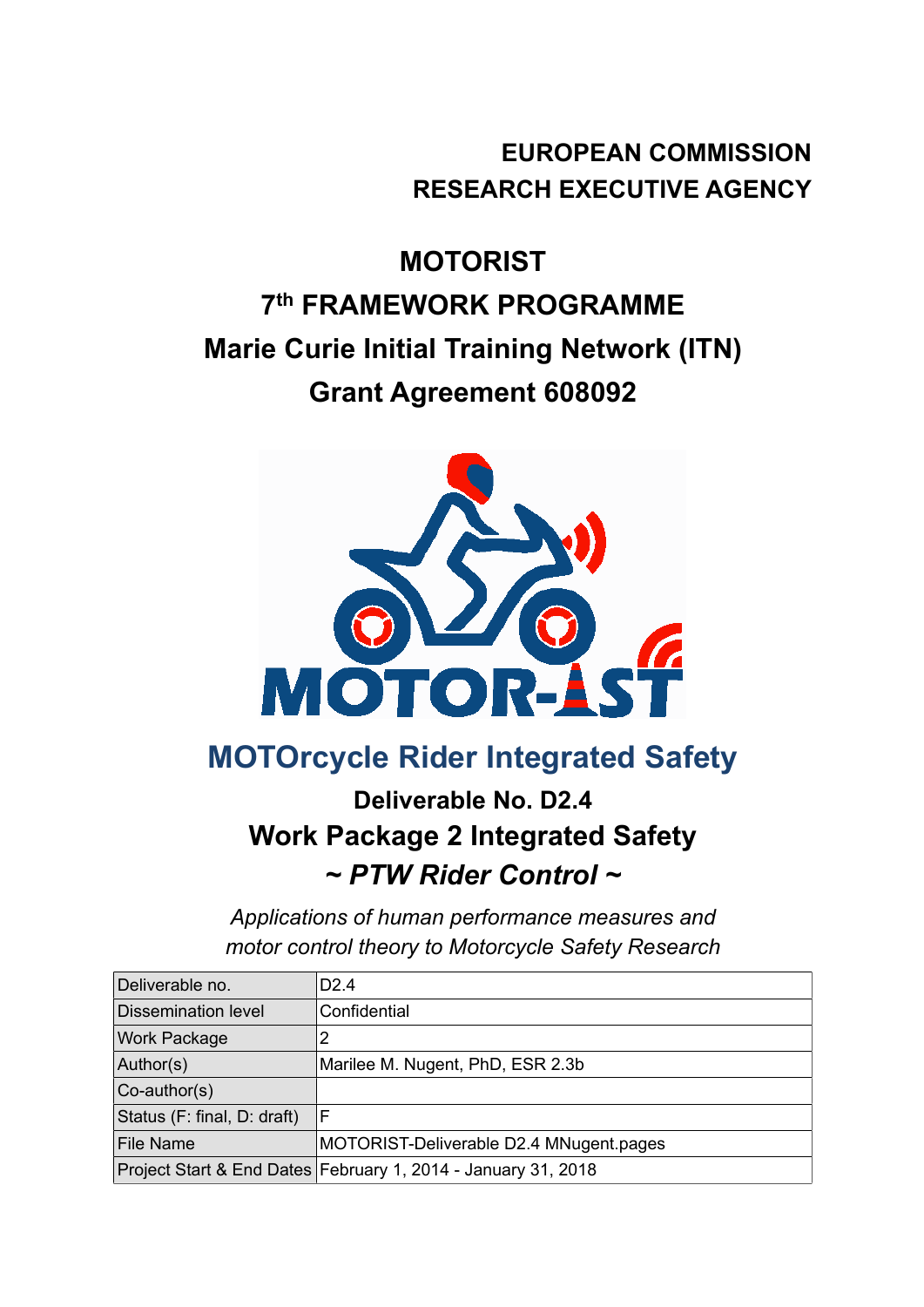

### **Table of contents**

| Glossary                                                                                              | 4  |
|-------------------------------------------------------------------------------------------------------|----|
| <b>List of Figures</b>                                                                                | 6  |
| <b>List of Tables</b>                                                                                 | 7  |
| <b>Executive summary</b>                                                                              | 8  |
| <b>Acknowledgements</b>                                                                               | 9  |
| <b>1. INTRODUCTION</b>                                                                                | 10 |
| 2. PREVIOUS APPROACHES TO MEASURING AND MODELING PTW RIDER<br><b>CONTROL</b>                          | 12 |
| 3. APPROACHES TO DEVELOPING A MODEL OF RIDER CONTROL IN THE<br><b>CONTEXT OF PTW SAFETY RESEARCH</b>  | 15 |
| 3.1 Rider control in PTW emergency braking                                                            | 15 |
| 3.2 Motor control research applied to PTW-riding                                                      | 17 |
| 4. IDENTIFICATION AND ANALYSIS OF CONTROL PATTERNS IN<br><b>MOTORCYCLE EMERGENCY BRAKING RESPONSE</b> | 27 |
| 4.1 Experimental paradigm & protocol                                                                  | 28 |
| 4.2 Hypotheses for PTW rider control in emergency braking                                             | 29 |
| 4.3 Data                                                                                              | 29 |
| 4.4 Progress to date                                                                                  | 32 |
| 5. PRELIMINARY DATA ANALYSES AND EXAMPLES                                                             | 34 |
| 5.1 Processing EMG signals for temporal pattern analysis                                              | 34 |
| 5.2 Using EMG to assess response timing                                                               | 36 |
| 5.3 Muscle synergy patterns                                                                           | 39 |
| 5.4 Comparisons within and between individuals, vehicle types                                         | 41 |
|                                                                                                       |    |

**6. NEXT STEPS 42**

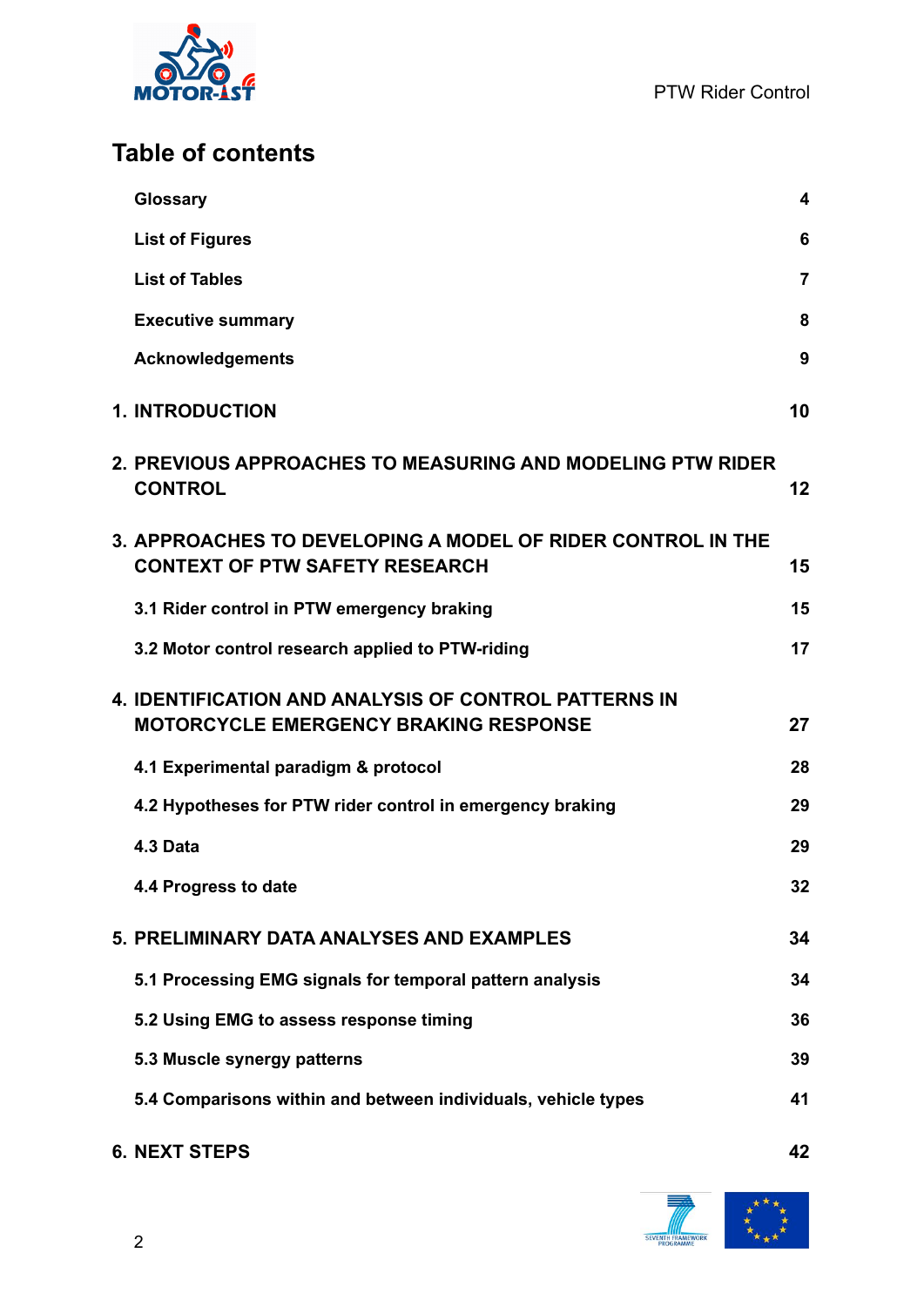

PTW Rider Control

| <b>7. DISCUSSION</b>  | 43 |
|-----------------------|----|
| <b>8. CONCLUSIONS</b> | 45 |
| <b>9. REFERENCES</b>  | 46 |

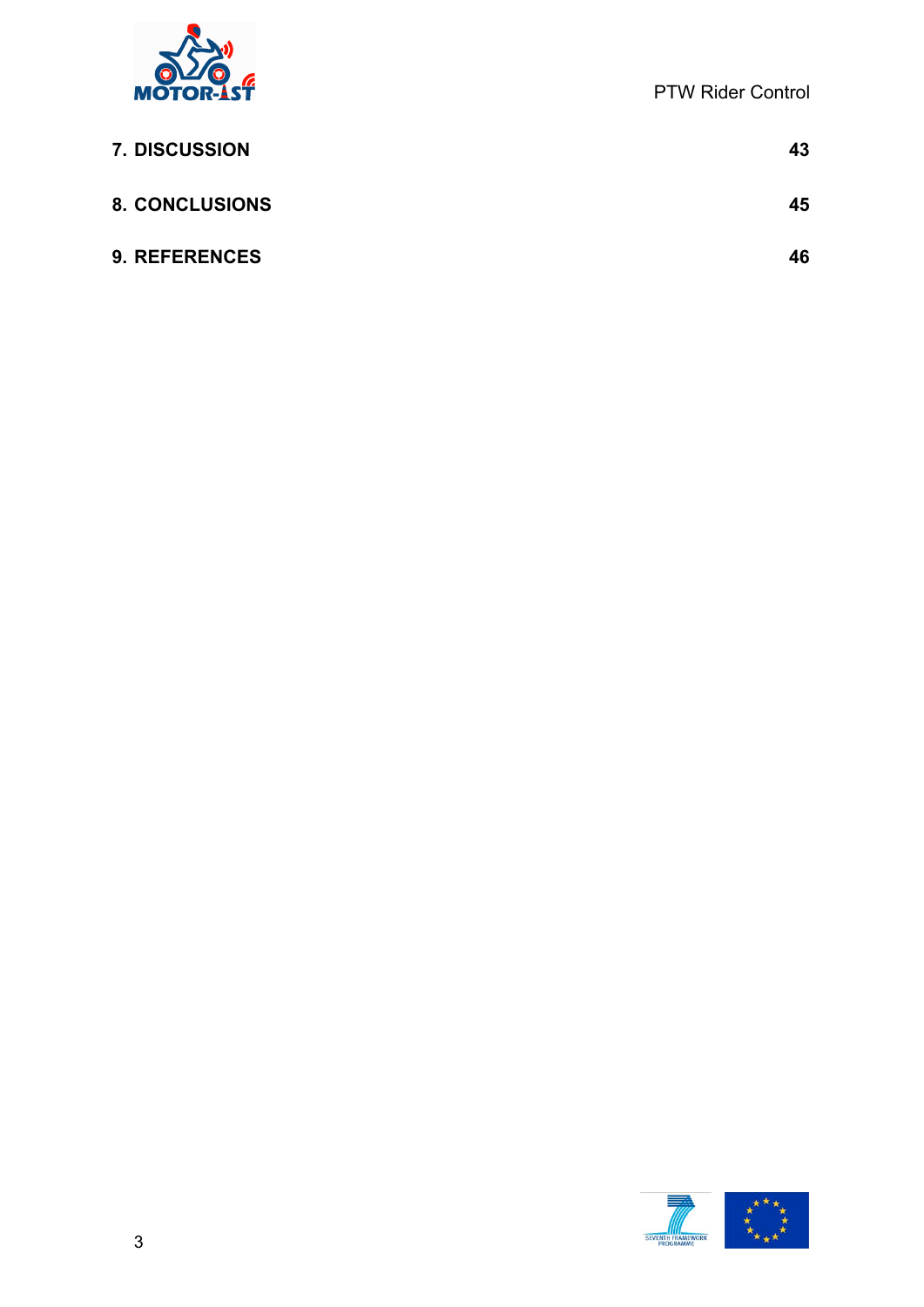

#### <span id="page-3-0"></span>**Glossary**

| <b>ABS</b>     | Antilock braking system.                                                                                                                                                                                                                                                                                        |
|----------------|-----------------------------------------------------------------------------------------------------------------------------------------------------------------------------------------------------------------------------------------------------------------------------------------------------------------|
| <b>AccyPTW</b> | Horizontal acceleration of the vehicle measured from sensor #16 placed on the<br>vehicle inertial measurement unit (IMU).                                                                                                                                                                                       |
| AcczRL4        | Acceleration of the approximately horizontal axis of sensor #2 at the right L4 level<br>on the rider.                                                                                                                                                                                                           |
| AD             | Anterior deltoid muscle.                                                                                                                                                                                                                                                                                        |
| <b>APAs</b>    | Anticipatory postural adjustments.                                                                                                                                                                                                                                                                              |
| <b>ARAS</b>    | Automatic rider assistive systems.                                                                                                                                                                                                                                                                              |
| Behavior       | Any innate or learned action that is goal directed and changes the relationship<br>between the actor and the environment.                                                                                                                                                                                       |
| <b>CNS</b>     | Central nervous system.                                                                                                                                                                                                                                                                                         |
| <b>COM</b>     | Centre of mass.                                                                                                                                                                                                                                                                                                 |
| CRT            | Choice reaction time - time required to initiate the correct response among several<br>choices after receiving on several possible sensory stimuli (e.g. different coloured<br>lights indicate which target should be reached. CRT latency increases with the<br>number of possible stimulus-response pairings. |
| <b>DIEF</b>    | Department of industrial engineering, Florence (UNIFI).                                                                                                                                                                                                                                                         |
| ECU            | Extensor carpi ulnaris muscle.                                                                                                                                                                                                                                                                                  |
| <b>EMG</b>     | Electromyography.                                                                                                                                                                                                                                                                                               |
| ES             | Erector spinae muscle(s).                                                                                                                                                                                                                                                                                       |
| <b>ESR</b>     | Early stage researcher. Position title for MOTORIST research fellows.                                                                                                                                                                                                                                           |
| Excitation     | A neurological signal/command that causes an increase in muscle activity.                                                                                                                                                                                                                                       |
| <b>FCR</b>     | Flexor carpi radialis muscle.                                                                                                                                                                                                                                                                                   |
| Focal task     | A specific motor behavior - for example, manipulating a control with the hand - as<br>distinct from a postural adjustment that facilitates the task.                                                                                                                                                            |
| GА             | Gastrocnemius muscle.                                                                                                                                                                                                                                                                                           |
| GS             | No indicator, car goes straight (experimental condition).                                                                                                                                                                                                                                                       |
| IMU            | Inertial measurement unit.                                                                                                                                                                                                                                                                                      |
| Inhibition     | A neurological signal/command that causes a decrease in muscle activity.                                                                                                                                                                                                                                        |
| IS             | Turn indicator, car goes straight (experimental condition).                                                                                                                                                                                                                                                     |
| IT             | Turn indicator, car turns (experimental condition).                                                                                                                                                                                                                                                             |
| L              | Left side.                                                                                                                                                                                                                                                                                                      |
| L4             | Fourth lumbar vertebral level.                                                                                                                                                                                                                                                                                  |
| <b>LLR</b>     | Long latency reflex - a reflex action that is slower than a simple stretch reflex and is<br>thought to involve a transcortical circuit for a more complex action of integrated<br>movement across multiple joints.                                                                                              |
| M GA           | Gastrocnemius muscle (medial head).                                                                                                                                                                                                                                                                             |
| MAEB           | Motorcycle automatic emergency braking - a smart technology, still in the<br>developmental stages, that executes automatic braking in the event of<br>an                                                                                                                                                        |

immanent collision when the rider fails respond effectively.

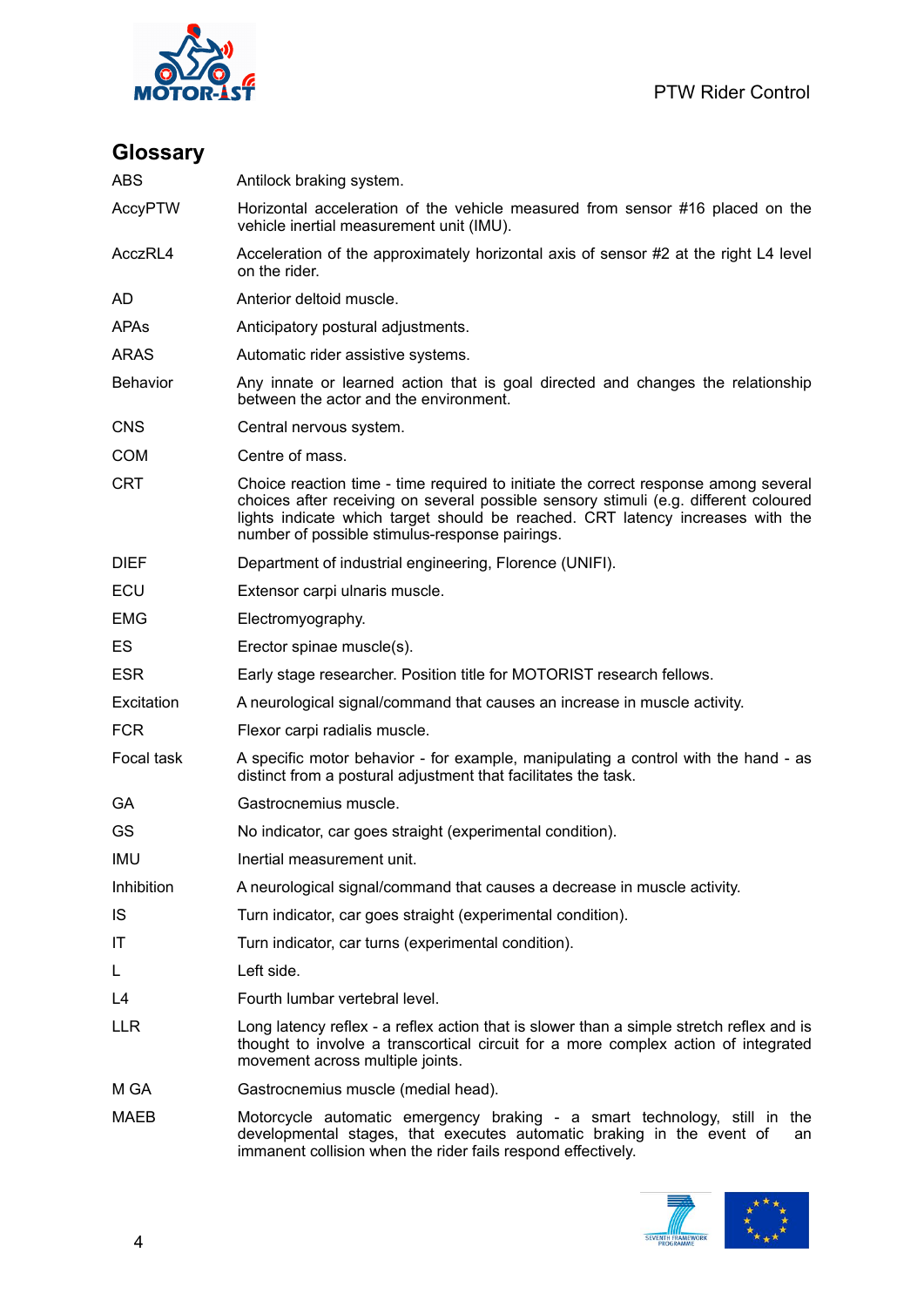

- MAIDS In-Depth Investigation of Motorcycle Accidents European database comprised of 921 accidents from 1999-2003 across 5 European countries.
- Multistrada A large model of motorcyle (1200 cc) produced by Ducati Motor Holding, S.P.A designed for touring on and off road. It is equipped with an ABS system.
- MYMOSA Motorcycle and moped safety Marie Curie Actions Research Training Network project funded by the EU under the 6th Framework Programme (Grant Nr. 35965).
- Novel rule The next task, which is not known in advance but must be prepared de novo, requiring more time for response than a learned motor skill.
- NT No turn indicator, car turns (experimental condition).
- PCA Principal component analysis. A statistical method used on EMG data to determine the number of different muscle synergies activated to control a given movement.
- Prime mover The main muscle responsible for creating a specific joint action. Generally this is the muscle with the greatest mechanical advantage for performing the joint rotation, given its location, size and orientation with respect to the joint and desired action.
- PTW, PTWs Powered two-wheelers motorcycles and scooters larger than a moped.

R Right side.

- R1, R2, R3 Response 1, 2 and 3 respectively. Epochs of automatic change in muscle activity in response to a mechanical perturbation (or for R2, R3, a visual stimulation with +30 ms). R2 and R3 have increasingly longer latencies than R1 (simple stretch reflex), due to the greater complexity of neural connections involved, which thus require more time for signal processing of sensory input to motor output.
- S.P.A Società per azioni "public company".
- Segment A defined part of the body between two moving joints, for example, the forearm, upper leg, head, thorax, pelvis, foot.
- SEMG Surface electromyography.
- Sensory-motor The neurological activity underlying the organization and production of Processes movement in response to sensory stimuli.
- Spinal reflex A neural circuit located within the spinal cord that produces an outgoing signal to generate an automatic motor action in response to an incoming sensory signal, with no intervention from the brain. Examples are the patellar tendon reflex (localized response to unexpected stretch of muscle/tendon) or the more complex withdrawal reflex (coordinating whole limb movement response to pain). Because the response is involuntary, the action is produced faster than could be done under voluntary control.
- SRT Simple reaction time time to initiation of one pre-planned (i.e. voluntary) response to one specific stimulus.
- T1, T10 First thoracic, tenth thoracic vertebral levels.
- TA Tibialis anterior muscle.
- TR Triggered response a type of SRT that involves a stimulus-locked switch from one ongoing behavior to another, and can be as fast as the R2 or R3 responses. A relevant example could be switching from accelerating to braking at the sight of a traffic hazard.
- UNIFI Università degli studi Firenze.
- VM Vastus medialis muscle.
- WP1 MOTORIST Work Package 1: Rider Training.
- WP2 MOTORIST Work Package 2: Integrated Safety.

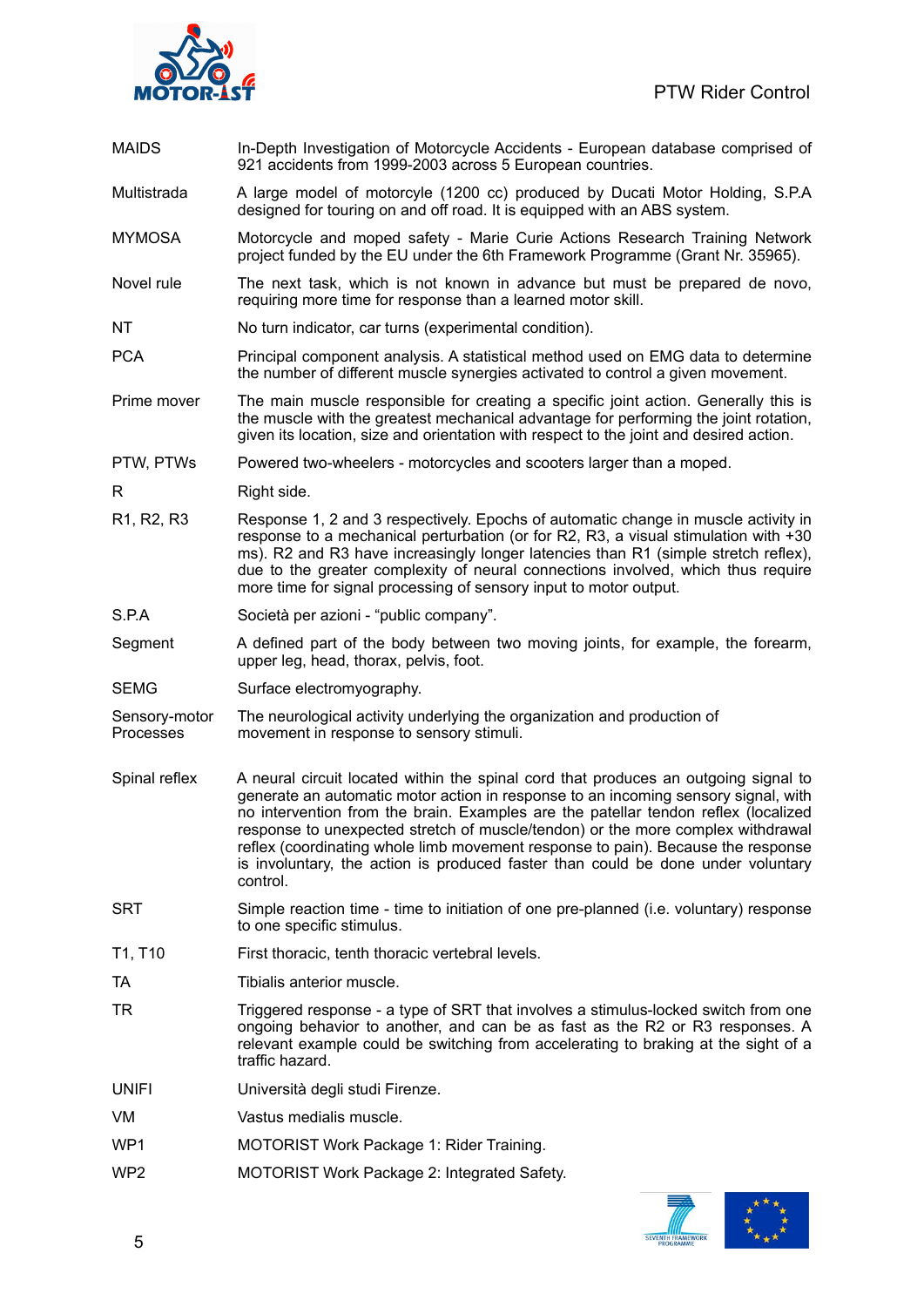

### <span id="page-5-0"></span>**List of Figures**

|     | 3.1 Taxonomy of bottom-up sensory motor responses                | 25              |
|-----|------------------------------------------------------------------|-----------------|
|     | 4.1 Integrated approach to studying rider control                | 26              |
|     | 4.2 Experimental setup                                           | 27              |
|     | 4.3 Electrode placements                                         | 29              |
|     | 4.4 Skill classification from deceleration profiles              | 31              |
|     | 5.1 Examples of EMG signals                                      | 33              |
|     | 5.2 Response timing in RFCR muscle                               | 35 <sub>5</sub> |
| 5.3 | Response timing in arm and neck muscles                          | 36              |
|     | 5.4 Muscle activation patterns for arm and back extensor muscles | 38              |
|     | 5.5 Muscle activation sequence for shoulder and back extensors   | 39              |
|     | 5.6 Trial profiles                                               | 40              |

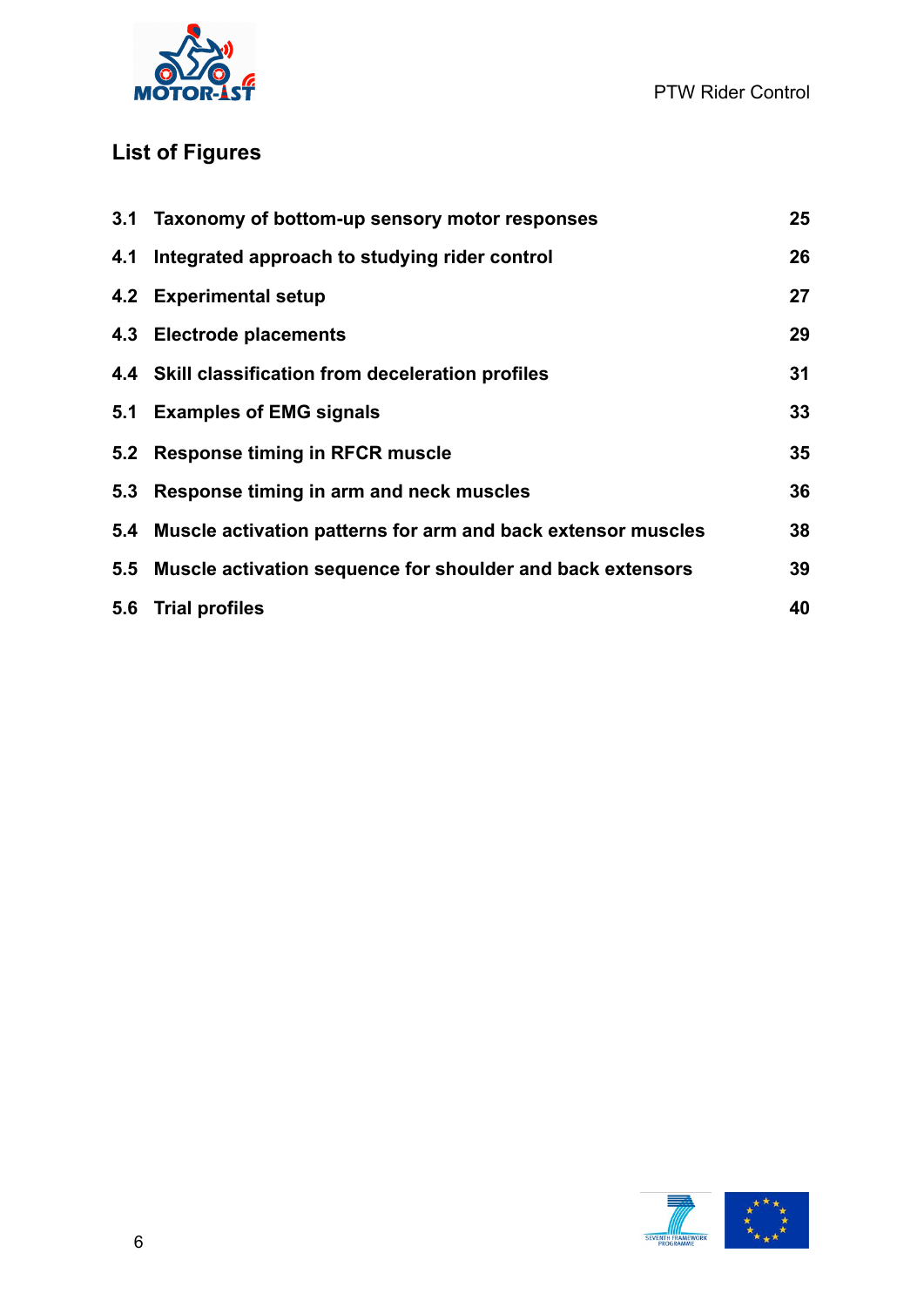

#### <span id="page-6-0"></span>**List of Tables**

| 3.1 Automatic control responses to perturbing or triggering stimuli | 24 |
|---------------------------------------------------------------------|----|
|                                                                     |    |

**4.1 Electrode sensor numbers, recorded muscles and their functions 29**

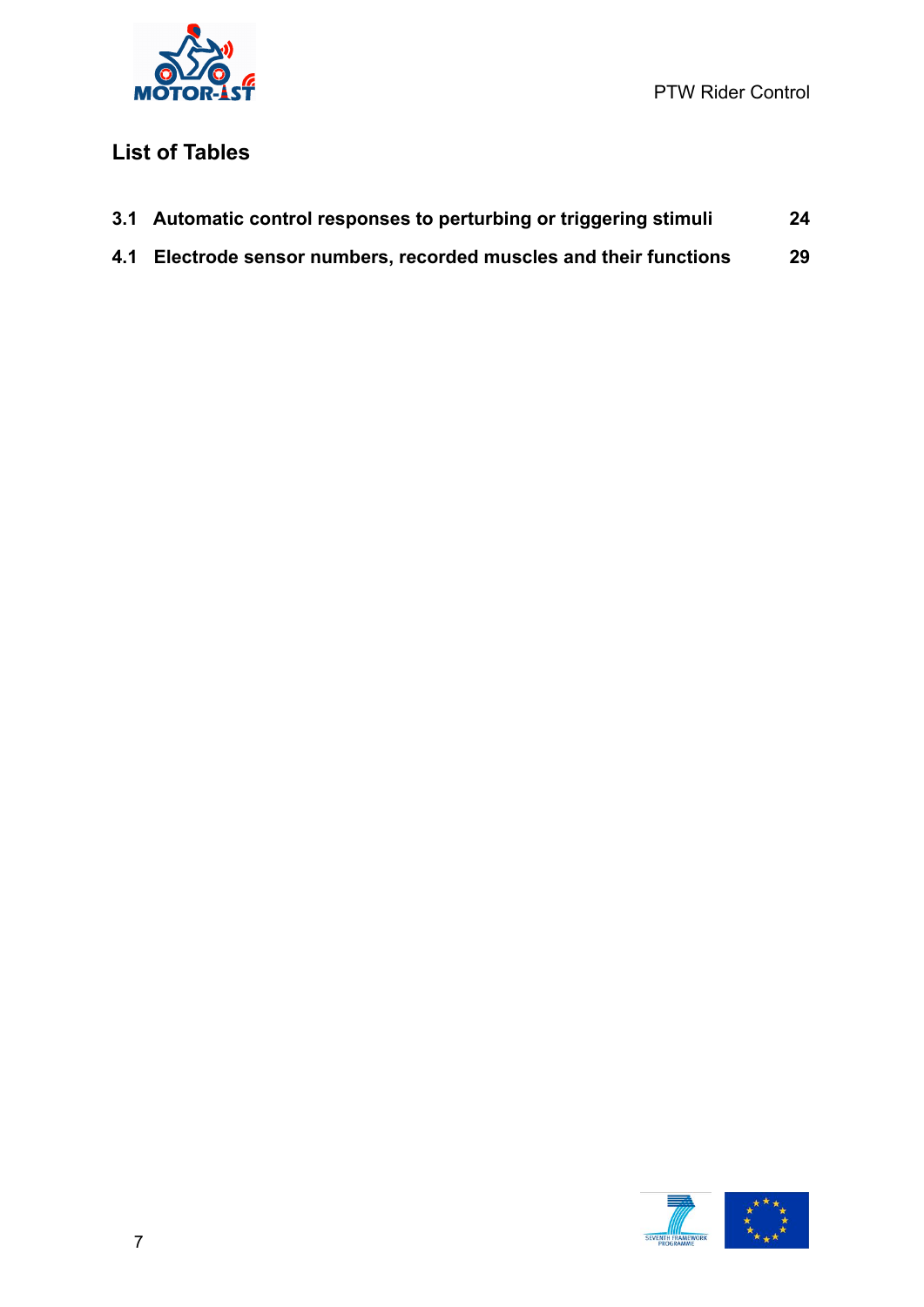

#### <span id="page-7-0"></span>**Executive summary**

Existing models of rider control of powered-two wheelers (**PTWs**) are typically restricted to describing the mechanical input-output response of the coupled rider-vehicle system and do not elucidate how the human nervous system organizes reaction-time voluntary movement in the performance of emergency maneuvers on a PTW. This investigation is necessary for parsing out the **sensory-motor processes** involved in the coordinated control of this and other complicated skills associated with PTW riding. By better understanding the control mechanisms and timeframes underlying each aspect of the production of emergency maneuvers, we can more effectively create targeted training programs and assistive technologies that are functionally aligned with the capabilities and limitations of human sensory-motor response, with the aim to effectively increase PTW rider safety.

Outcomes from previous projects (such as **MYMOSA**, MOTORIST D1.1) have identified the most dangerous accident scenarios and their precipitating causes in terms of human factors, and have highlighted the need for various interventions such as improved rider training, vehicle warning systems for both riders and car drivers, and smart systems that intervene with emergency maneuver support in the event of rider failure to respond effectively or in time to avoid a collision.

In this novel research on rider-motorcycle integration, we enhance the current paradigm that uses instrumented vehicles to record rider control inputs and vehicle motion outcomes, by adding measurement of the rider's muscle activation patterns and body **segment** motions. With the aid of wireless wearable sensors that allow normal movement while riding freely, we are currently performing investigations never before undertaken, with the aim of more precisely elucidating the nature of rider control of PTWs. We have begun our investigation with emergency braking in response to an opposing vehicle turning unexpectedly across the rider's path. We have developed a protocol that recreates this traffic hazard, realistically reflecting the natural perception-action coupling that characterizes this and other real-world PTW-riding skills. We have established that this protocol can be conducted safely and efficiently. We have collected a large data set from full experiments using 19 volunteers and are currently analyzing the results.

In this report we not attempt to develop a new rider control model from scratch, but rather address gaps and limitations in current models, providing new data and directions in research questions and suggest analytic and interpretive methods relevant to the design of integrated safety technology such as motorcycle automatic emergency braking (**MAEB**).